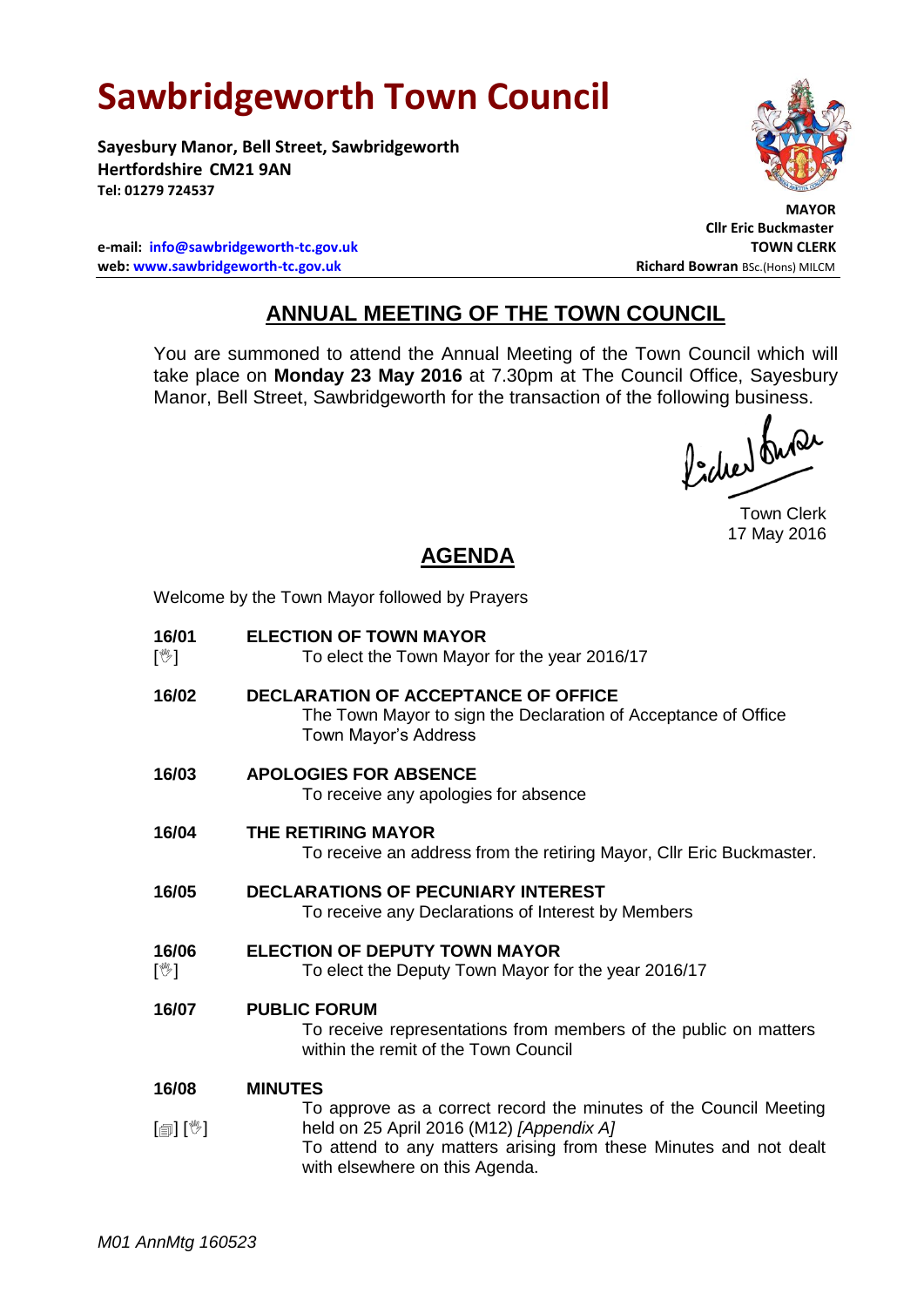| 16/09<br>$\boxdot$                           | <b>PLANNING COMMITTEE</b><br>To receive and note the minutes of the Planning Committee<br>Meetings held on:<br>25 April 2016 (P18) [Appendix B]                                                                                     |  |  |  |  |
|----------------------------------------------|-------------------------------------------------------------------------------------------------------------------------------------------------------------------------------------------------------------------------------------|--|--|--|--|
| $\lbrack \bigcirc \rbrack$                   | 09 May 2016 (P19) [Appendix C]                                                                                                                                                                                                      |  |  |  |  |
| 16/10                                        | <b>MAYOR'S CORRESPONDENCE/COMMUNICATIONS</b><br>To receive Mayor's appointments and communications                                                                                                                                  |  |  |  |  |
| 16/11                                        | <b>REPRESENTATIVES REPORTS</b><br>To receive representatives reports from:<br><b>County Councillor</b><br><b>District Councillors</b><br>٠<br><b>Hertfordshire Police</b><br>$\bullet$<br><b>Other Representatives</b><br>$\bullet$ |  |  |  |  |
| 16/12<br>$\lceil$                            | <b>TOWN CLERK'S REPORT</b><br>[Attached as Appendix D]                                                                                                                                                                              |  |  |  |  |
| 16/13<br>$\lbrack \bigcirc \rbrack$          | <b>TOWN PROJECT MANAGER'S REPORT</b><br>[Attached as Appendix E]                                                                                                                                                                    |  |  |  |  |
| 16/14                                        | THE HAILEY CENTRE REPORT                                                                                                                                                                                                            |  |  |  |  |
| $\lbrack \oplus \rbrack$                     | To receive the Hailey Centre Executive Committee Chairman's<br>Report for 2015<br>[attached as Appendix F]                                                                                                                          |  |  |  |  |
| 16/15                                        | <b>YOUNG PEOPLE'S RECREATION CENTRE REPORT</b>                                                                                                                                                                                      |  |  |  |  |
| $\mathbb{D}[\mathbb{D}^1]$                   | To receive the Hailey Centre Executive Committee Chairman's<br>Report for 2015<br>[attached as Appendix G]                                                                                                                          |  |  |  |  |
| 16/16                                        | <b>COMMITTEE STRUCTURE</b><br>To agree a Committee structure for the year 2016/17                                                                                                                                                   |  |  |  |  |
| $[\circledcirc]$ $[\mathbb{V}]$<br>$\boxdot$ | [proposed structure attached as Appendix H]<br>[last year's structure attached at Appendix I]                                                                                                                                       |  |  |  |  |
| 16/17                                        | <b>COMMITTEES</b><br>To appoint Members to Committees, sub-Committees, Working<br>Parties and Task and Finish Groups for the year 2016/17                                                                                           |  |  |  |  |
|                                              | a. Planning committee<br>i. Town Action Plan Working party<br>Neighbourhood Plan Working Party<br>ii.                                                                                                                               |  |  |  |  |
|                                              | b. Amenities committee<br>i. War Memorial Task & Finish Group                                                                                                                                                                       |  |  |  |  |
| $[\mathbb{V}]$                               | ii. Town Green Task & Finish Group<br>c. Finance & Policy committee                                                                                                                                                                 |  |  |  |  |
|                                              | i. Appraisals & Appointments sub-committee<br>ii. Communications working party                                                                                                                                                      |  |  |  |  |
| 16/18                                        | <b>DELEGATION OF AUTHORITY</b>                                                                                                                                                                                                      |  |  |  |  |
| $[\mathbb{V}]$                               | To agree the delegation of authority to the Chairman and Deputy<br>Chairman of the Planning Committee for the months of August and<br>December.                                                                                     |  |  |  |  |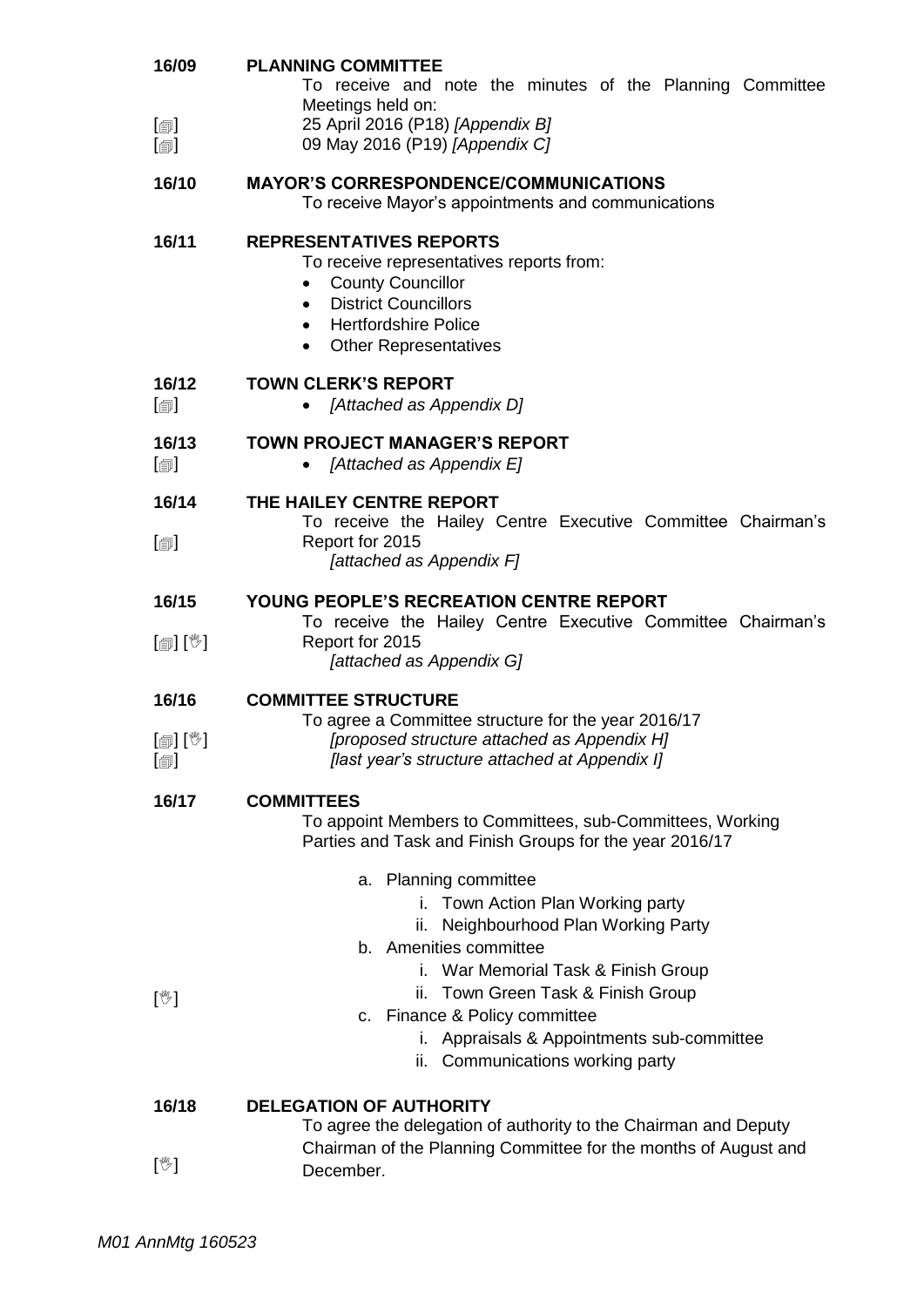#### **16/19 CHAMPIONS**

- To appoint members as Champions for areas of Council responsibility
	- **1.** Allotments
	- **2.** Cemetery
	- **3.** Footpaths & Open Spaces
	- **4.** Recreation Areas
	- **5.** Floral Displays and Planters
	- **6.** Young People
	- **7.** Emergency Plan
	- **8.** Transport and Community Buses
	- **9.** Economic Development
	- **10.** Memorial Hall
	- **11.** Rivers' Heritage Site and Orchard Group
	- **12.** Crime & Disorder
- $\lceil$  [ $\mathbb{I}$ ]  $\lceil \mathbb{V} \rceil$ **13.** Remembrance Day

*[last year's appointments attached at Appendix J]*

#### **16/20 REPRESENTATIVES**

To appoint/nominate representatives to serve on other organisations.

- 1. East Herts Citizens Advice Service
- 2. C.P.R.E.
- 3. Fawbert and Barnard Educ. Foundation (Sawbo & Harlow)
- 4. The Hailey Centre
- 5. Isabel Hospice
- 6. Mann Memorial Cottages
- 7. Friends of Pishiobury Park
- 8. Sawbridgeworth Orphanage in Sri Lanka
- 9. Sawbridgeworth Memorial Hall Trust
- 10. Sawbridgeworth Sports Association
- 11. Sawbridgeworth Town Centre Initiatives
- 12. Sawbridgeworth Town Twinning Association

#### $\lceil$  [ $\mathbb{I}$ ]  $\lceil \mathbb{V} \rceil$

- 14. Sawbridgeworth & District Council for Voluntary Service
- 15. Sawbridgeworth Young People's Recreation Centre
- 16.Stop Harlow North Campaign

13. Sawbridgeworth Trust

*[last year's appointments attached at Appendix K]*

#### **16/21 SUBSCRIPTIONS**

 $[\mathbb{C}^{\mathbb{C}}]$ To consider the payment of the Subscriptions for the year 2016/17 *[schedule of subscriptions attached as Appendix L]*

#### **16/22 CALENDAR OF MEETINGS**

To consider and approve the Calendar of Council and Committee meetings for the year to June 2017

 $\mathbb{E}[\mathbb{E}$ *[proposed schedule attached as Appendix M]*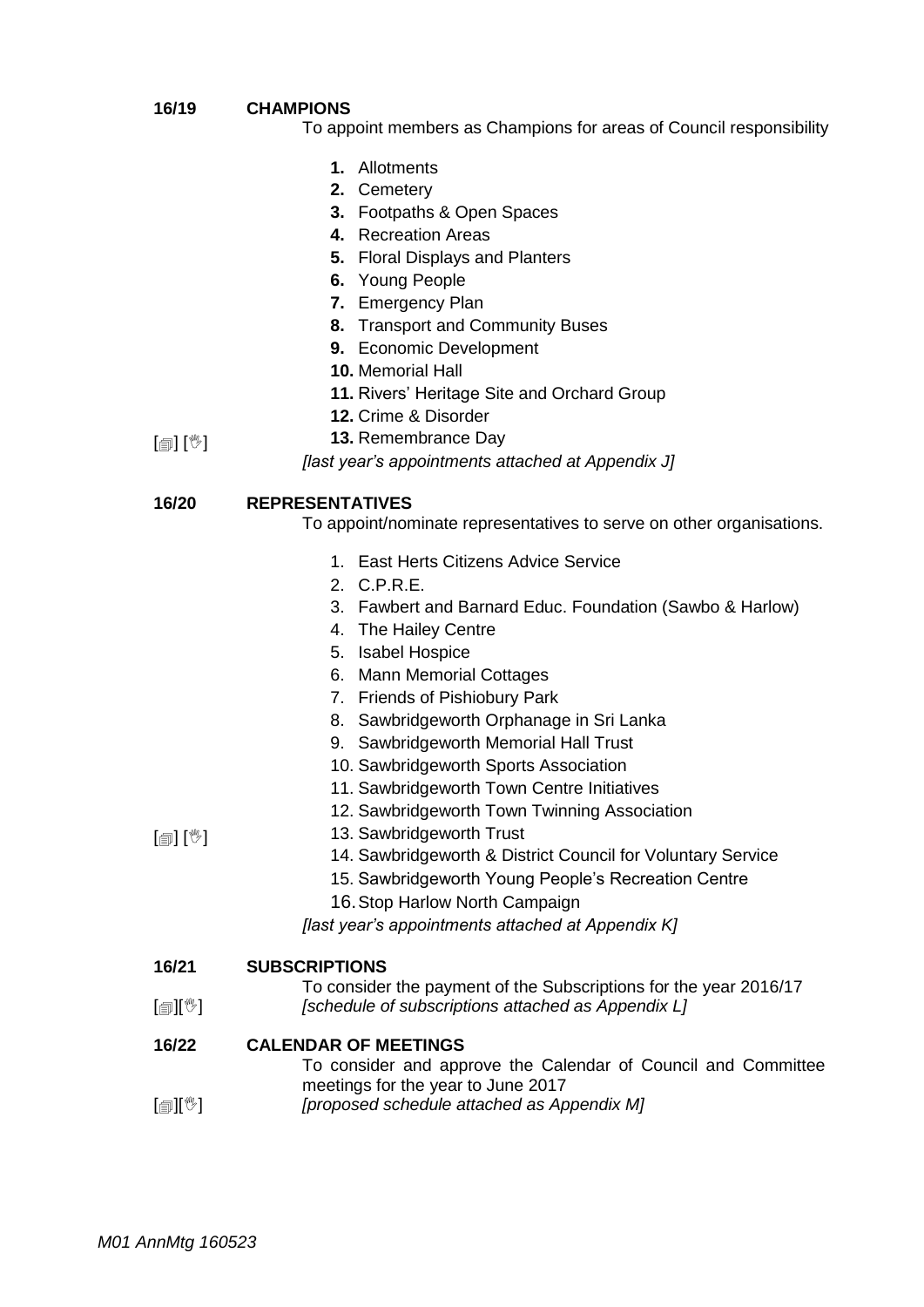#### **16/23 DEPOSIT & CONSULTATION DOCUMENTS** To note receipt of any Documents for Noting and Consultation

**16/24 FINANCIAL REPORT** To note the current Financial Report

### **16/25 ACCOUNTS FOR PAYMENT** To note accounts for payment

## **Members of the Public and the Press are cordially invited to attend all meetings of the Council and its Committees.**

*Members and their partners are invited to take wine with the new Mayor at the conclusion of the evening's proceedings.*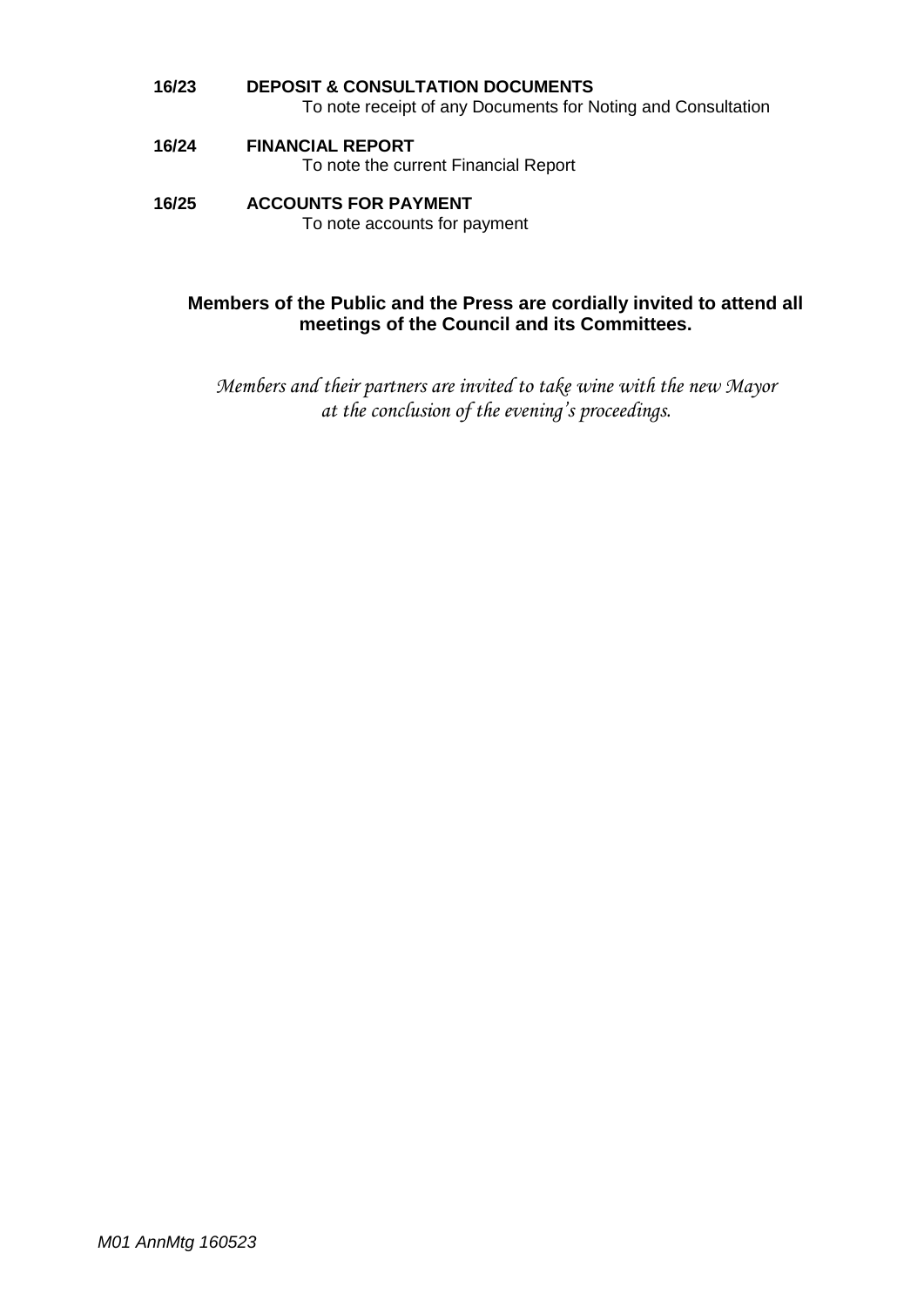## **Town Clerk's Report : May 2016**

#### **[Allotments](http://www.sawbridgeworth-tc.gov.uk/town-information/town-council-services/allotments)**

Eco Toilets ordered for Southbrook and Bullfields.

#### **Bus Shelters**

• Spellbrook shelter repaired from the effects of further vandalism

#### **Car Park Subsidy**

- Car Park signs repainted not entirely correctly!
- Latest date for wall repair is in week commencing 09 May.

#### **[Cemetery](http://www.sawbridgeworth-tc.gov.uk/town-information/town-council-services/cemetery)**

- 0 Interments managed in 2016/17 to date
- Application for an exhumation to be made to MoJ

#### **Chamber Utilisation**

- Used for several community meetings and Police drop-in
- Monthly bookings received from U3A

#### **Community Transport - [Sawbobus](http://www.sawbridgeworth-tc.gov.uk/town-information/town-council-services/sawbobus) and [Minibus Hire](http://www.sawbridgeworth-tc.gov.uk/town-information/town-council-services/minibus-hire)**

- Dial-a-Ride service provided; 3 so far in 2016/17.
- Promised vehicle from DfT now specified, delivery promised for early July.

#### **Consultee on all matters relevant to the town**

Consultation on proposed Junction 7a on M11.

#### **Financial Accounting System**

Additional training scheduled for 01 & 02 June

#### **Fly Posting**

Continued surveillance and unauthorised advertising removed.

#### **Hertfordshire Highways**

- A1184 resurfacing postponed to week commencing 01 June.
- Parsonage Lane drainage attended to. Ditch clearance works to be carried out.
- Sign cleaning, footpaths clearance and gardening works carried out.

#### **Neighbourhood Plan**

• No current activity

#### **[Planning Matters \(acting as a consultee\)](http://www.sawbridgeworth-tc.gov.uk/town-council/planning)**

• 0 Applications considered in 2016/17.

#### **Projects**

 Bell Street Conveniences; dialogue with EHDC 19 April; draft SLA received; met with EHDC consultant engineer 04 May to clarify specification. Due for scrutiny by 13 May (sic).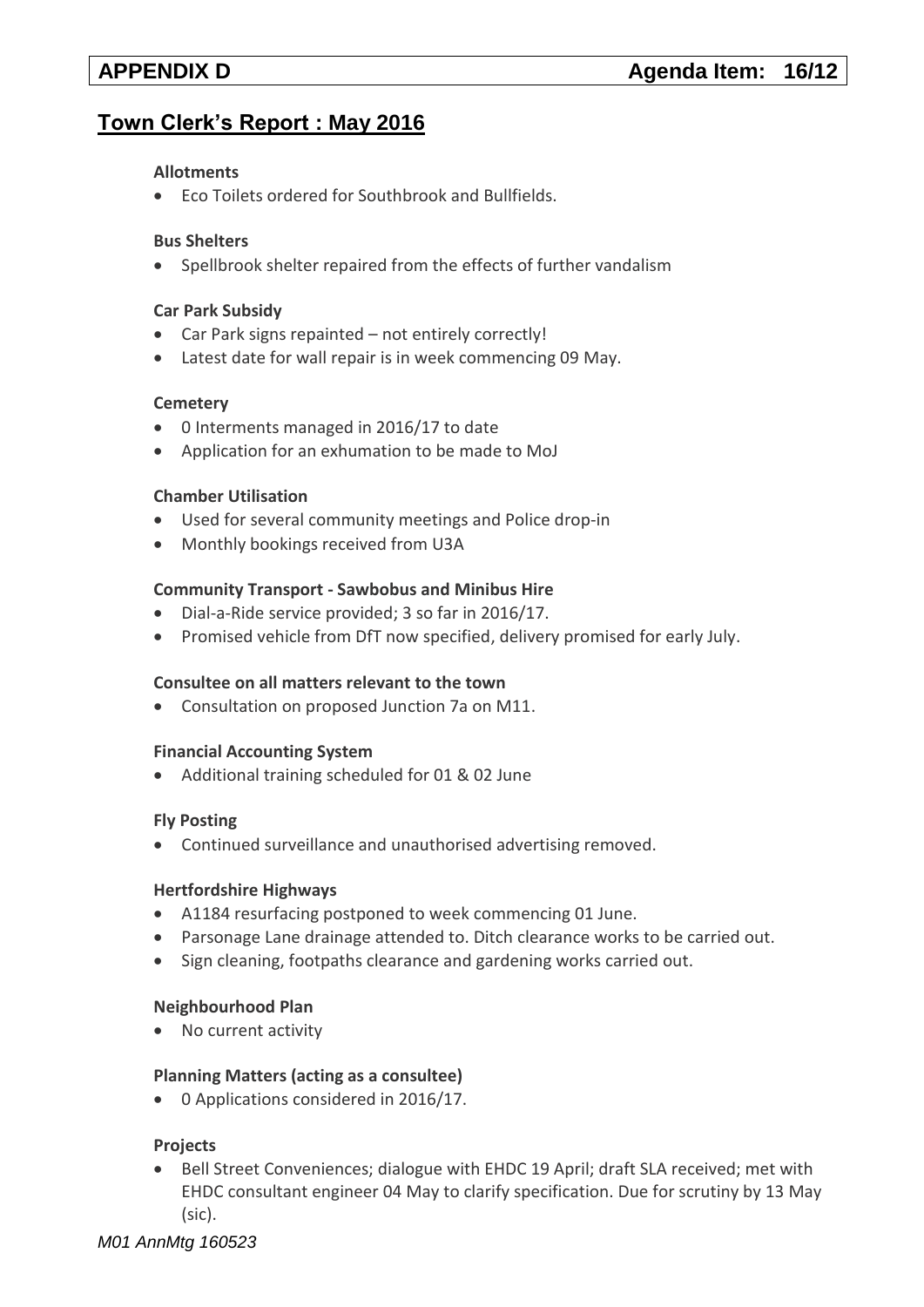- Town Green; no further activity. Outline objective discussed with EHDC by the mayor. Task & Finish group proposed.
- Library; advice received from HCC on the relocation of the library to co-exist with the fire service. No further action at the moment.
- War Memorial Repair. Task & Finish group established to progress the repair and enhancement of the Memorial.

### **Publicity/Information:**

- Newsletter consideration of a revised format to be discussed.
- Contributions being made to Sawbridgeworth Flyer and CM21 magazine
- Communications working party 29 April

#### **Rivers Orchard**

Draft lease agreement received from Deville Estates Ltd

#### **Town Action Plan**

Now subject to on-going scrutiny.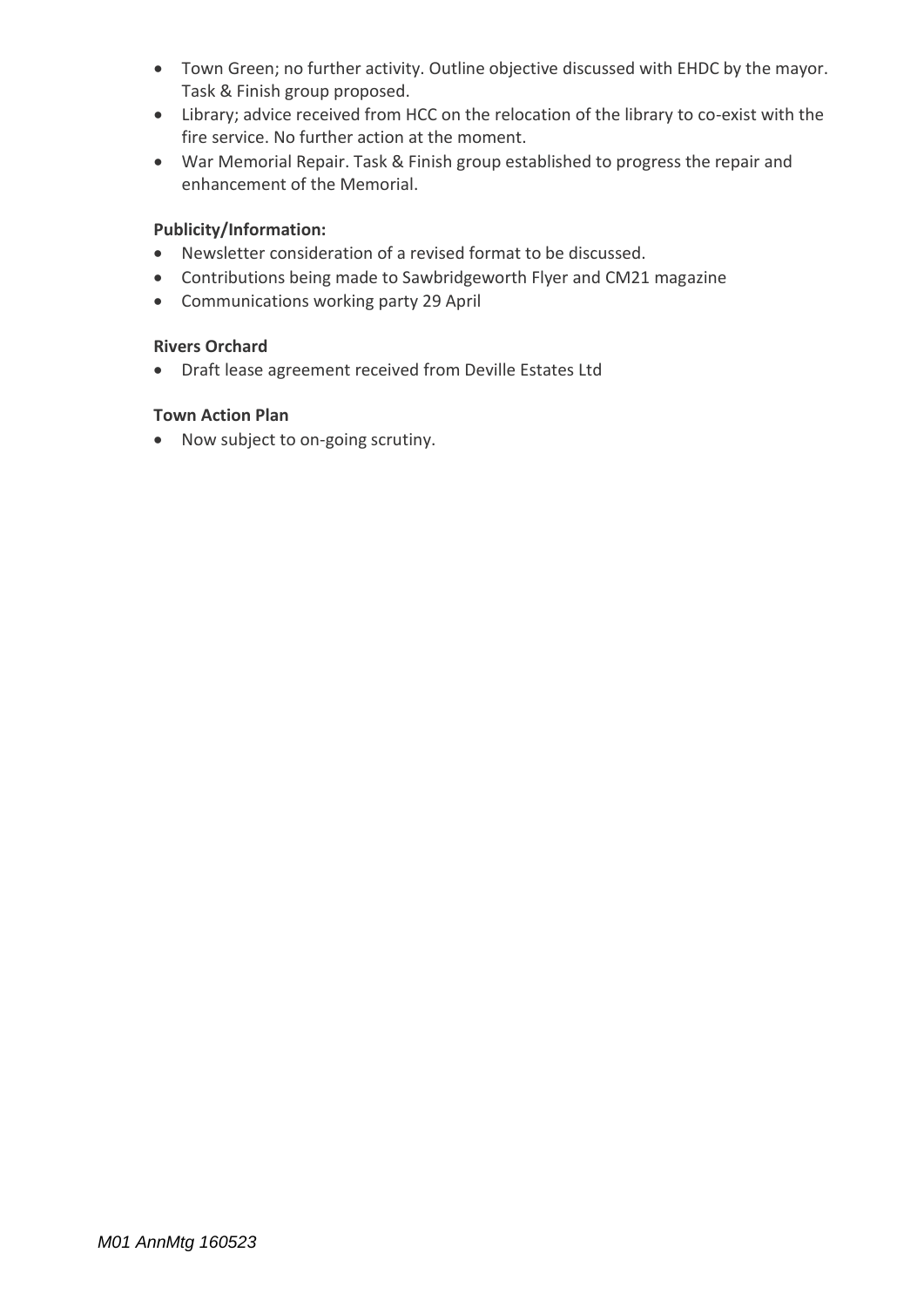## **Town Project Manager's Report : May 2016**

### **[Civic Events \(promoted by the Mayor\)](http://www.sawbridgeworth-tc.gov.uk/town-council/the-mayor)**

 Annual Civic Awards and Presentation of Mayor's Charity cheque to Sawbridgeworth & High Wych Girl Guiding. **Friday 20th May 2016** (7pm). Please make sure that this date is in your diary, it is an important event where also the Citizen and Young Citizen of the year have their presentations made.

#### **Future Dates for the diary**

- **Sunday 12th June 2016** Fun on the Field. This event will follow the same format as the last 2 years with community stalls, beer tent and dog show. Additionally this year we are encouraging people to bring gazebos and tables to make a giant 'street party' picnic.
- **Saturday 26th November 2016 –** Christmas Lights Festival. So far the change from the traditional Friday evening to a Saturday event has been well received. I have already had notification from the PTA Chair at F&B that they will continue with their Friday night Christmas Fayre, and I have heard that the Memorial Hall will not be putting on a Food Festival at all this year, of course these notifications are subject to change.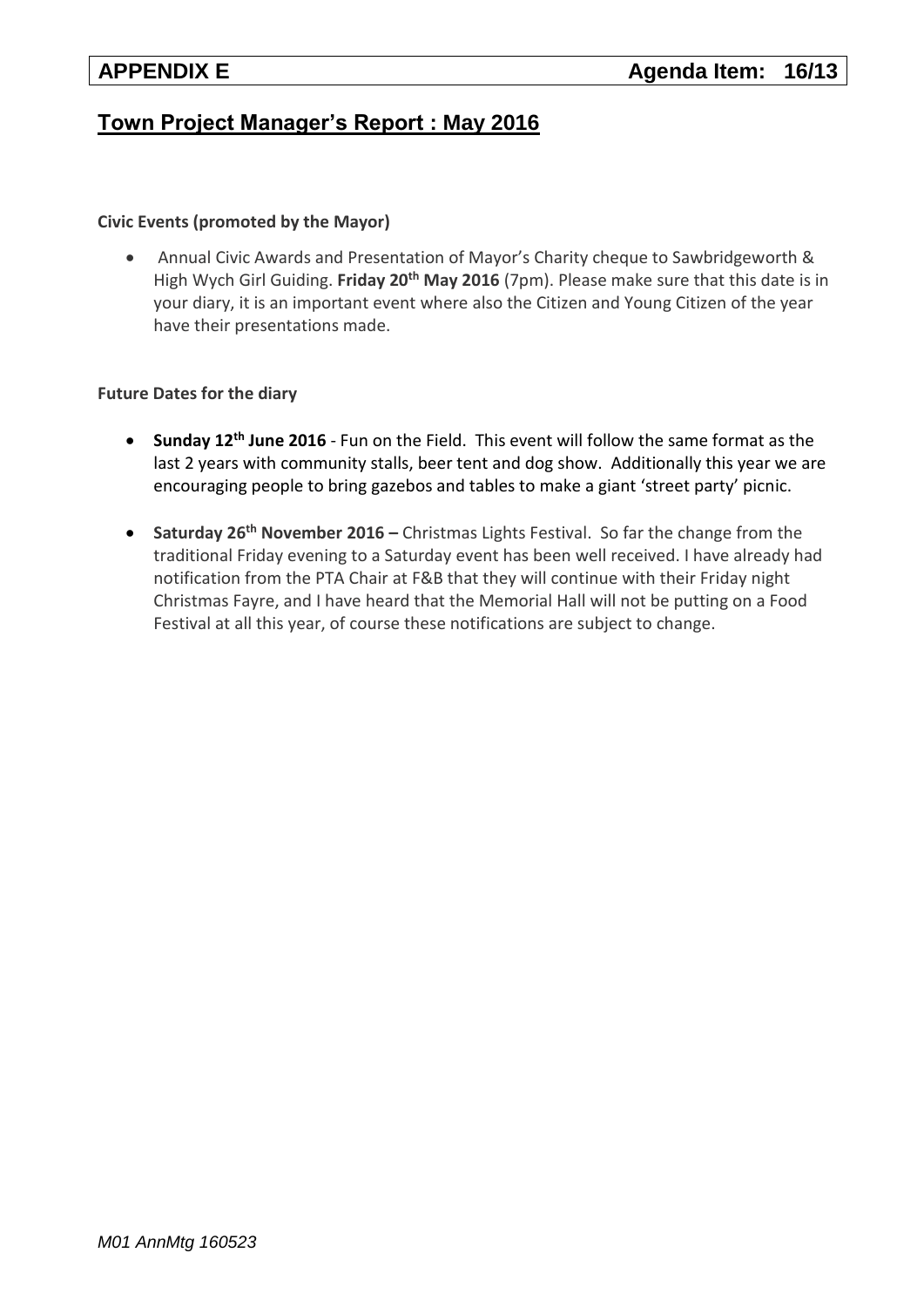## **Hailey Centre Report**

Objects and Powers

## **The Trust is established for the benefit of older people in the Parish of Sawbridgeworth with the object of improving their quality of life.**

The Board met on four occasions during the period covered by this report and has dealt with matters relating to the efficient running of the Centre including reviewing the health and safety policy, financial management arrangements, staffing and safeguarding issues and rates of pay. The Management Committee has also met four times and has made various recommendations to the Board to enhance the smooth running of Centre activities.

The serving Trustees are:

| Councillors – Mrs. Angela Alder - Chairman) |                                  |
|---------------------------------------------|----------------------------------|
| Mr. John Burmicz                            | ) four year terms until May 2019 |
| Mrs. Pat Coysten                            |                                  |

| Community - Mr. Eric Buckmaster     |                          |
|-------------------------------------|--------------------------|
| Mr. Colin Gill - Honorary Treasurer |                          |
| Mr. Tony Fitch                      | ) three year terms until |
| Mr. Ralph Reed - Deputy Chairman)   | May 2017                 |
| Mr. Steve Robertson                 |                          |

The Trustees are grateful to the Town Council for the grant towards the cost of utilities and to Hertfordshire County Council and Community Services for its grant towards staffing costs. During this year the Board was grateful for a grant from East Herts District Council towards the cost of the Silver Sunday Lunch celebration. The Trustees are responsible for internal decoration and maintenance. The main hall and entrance were last decorated five years ago. The Board made a decision to redecorate and to renew the carpet which was laid over twenty years ago. The Board wishes to record our grateful thanks to Hertfordshire Community Foundation for its generous grant towards the cost of the new carpet and redecoration of the Centre.

The Board gratefully acknowledges the very generous donation from the family of a regular visitor who expressly remembered the Centre in her Will. Contributions from all sources of financial support is much appreciated which helps to keep the Centre a welcoming, attractive and vibrant place to visit for the older people of Sawbridgeworth. The Board is very aware of the pressure on local authorities and makes every effort to control expenses as well as fund raising for the benefit of the users of the Centre. The Board is fortunate in having an excellent Honorary Treasurer who keeps a tight hold on expenditure.

I am pleased to report our continued good relationship with Sawbridgeworth Town Council officers which has enabled the Centre to utilise the Council Chamber for some fund raising events. The WW1 Exhibition in the Council Chamber attracted many visitors and on the Saturdays the connecting door was opened to enable the Exhibition visitors to partake of refreshments in the Centre main hall.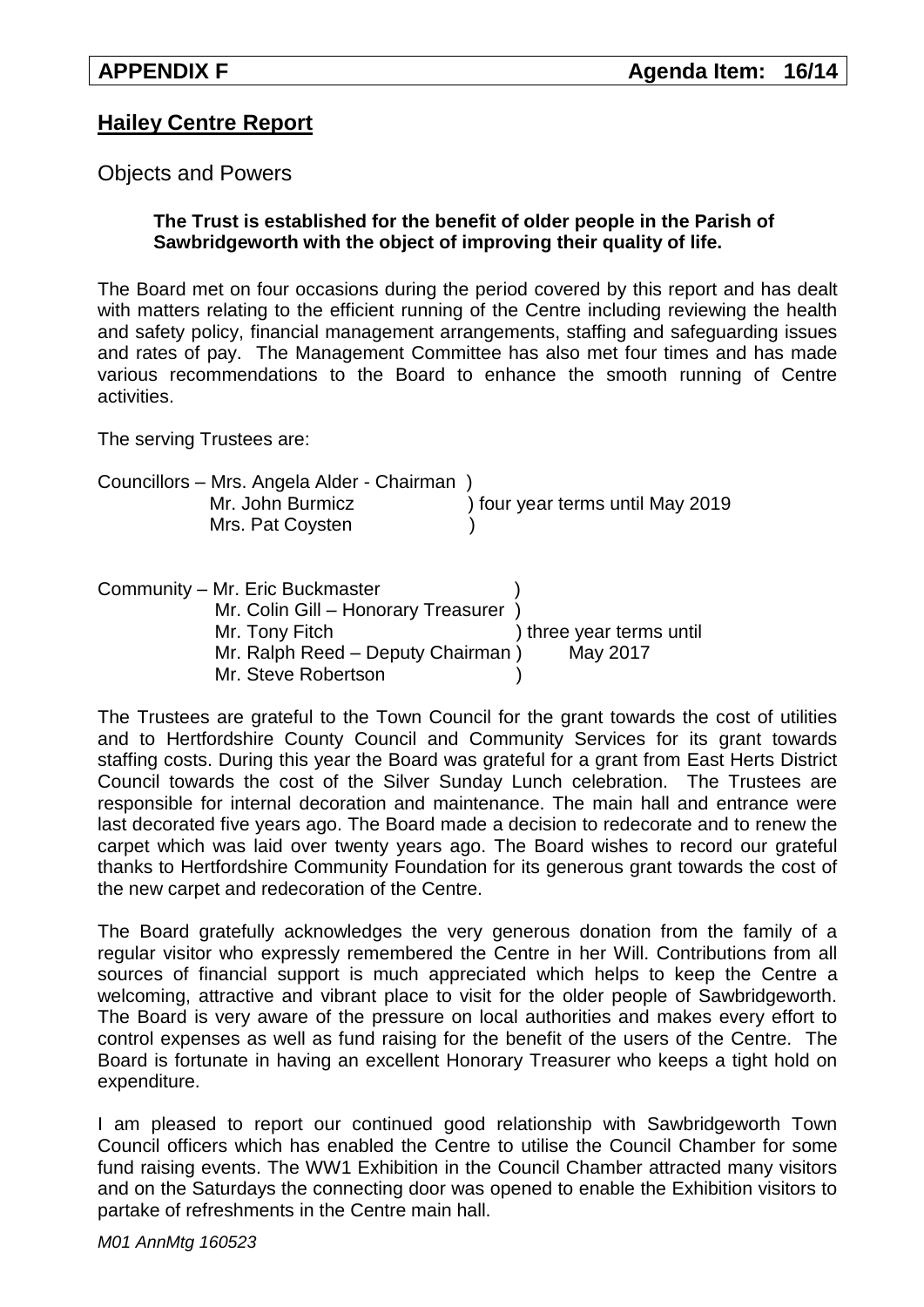As last year I am able to report continuing success with the catering at the Centre which is very much due to Mrs. Gill's catering expertise. However, sadly, Mrs. Gill has decided that she wants to move on and give time to her own business so the Board has agreed to give a three month trial to one of the volunteers who regularly cooked at the Centre when Mrs. Gill was not working. The volunteers continue to provide a cheerful waitress service week in and week out and without whom the Centre would be hard pressed to provide the level of service currently provided. I am delighted to report that at our most recent inspection by the Environmental Health Officer we retained our five star rating for our catering service.

The Management Committee has met regularly throughout the year and offered sound and practical advice to the Board which has been warmly received and acted upon.

In April the Board organised the annual "Thank you" lunch for our wonderful volunteers plus their partners or friends which was once again well attended.

Centre activities throughout the year have been well supported and the outings and events enjoyed to the full by Centre users and their friends. The Centre provided 5,000 lunches this year and 98 seats on food shopping trips. The Centre users had 10 days out and 2 holidays. The use of the community bus this year has declined also due to lack of volunteer drivers and people are now making their own way to the Centre independently or by using Sawbobus managed and staffed by Sawbridgeworth Town Council. We still cater for those with specific transport needs either by volunteers picking them up or by use of taxis.

The Centre has continued to run two keep-fit sessions, on Mondays and Tuesdays each week with a full complement of participants. Due to the popularity of the Pilates class and thanks to the generosity of County Councillor Roger Beeching we are starting a second class from March 2016. The Photography sessions on a Wednesday morning and the Silver Surfers on Thursday mornings are both "manned" by volunteer instructors and all slots filled. The Whist, Bingo and Art sessions along with craft and decoupage are also fully supported.

The Quiz, Film show and Musical afternoons continue to prove highly popular and profitable events. The new Camera Club has just celebrated its fourth birthday and has continued to go from strength to strength. Apart from the fun and pleasure the members derive from the Club itself, where they have been out and about taking photographs, some of which have been used as front covers for our monthly Newsletter, they have assisted with the fund raising activities at the Centre. Many of the Centre users have taken advantage of the Camera club to have their pictures taken for bus passes or passport renewals.

The usual fund raising events such as the May Fayre, Summer Fete and Christmas Fayre together with the various raffles have all contributed to the vitality of life at the Centre. On the first Saturday each month following the closure of the Saturday market we have bacon butties on sale and these are doing a roaring trade and helping to boost our fund raising efforts. All these activities have increased not only the income but raised the profile of the Centre and what it can offer to older people in Sawbridgeworth.

The visiting Chiropodist delivered 468 treatments this year and during the year we have recruited a second chiropodist for an extra session each month to attempt to meet demand. Well cared for feet very much assists in keeping people mobile and self-reliant. The Hearing Aid Specialist had 150 consultations and is also helping to meet the growing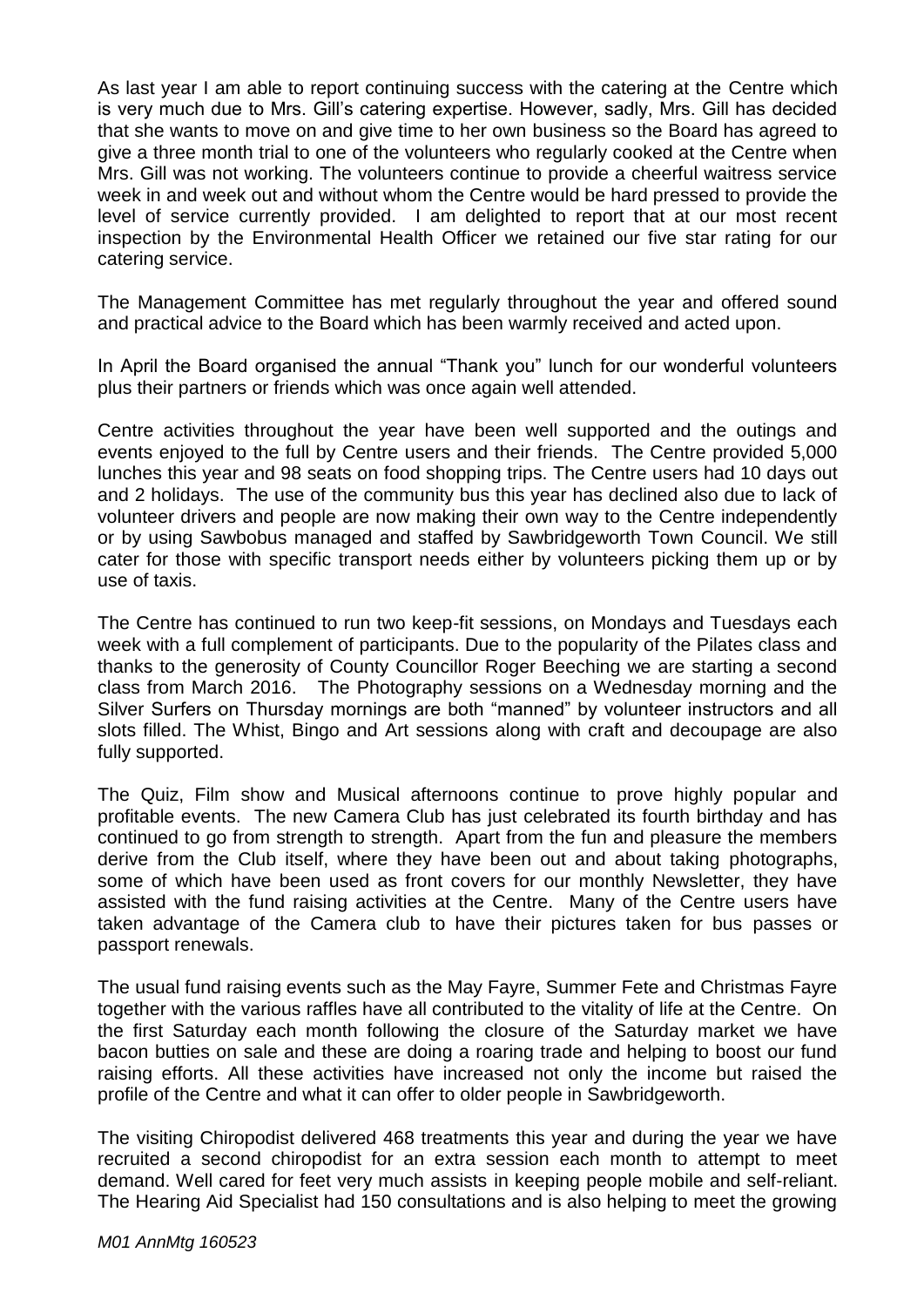demand. The attendance at the Centre on a regular basis and their professional expertise is very much appreciated by the people they serve.

In January the Centre held its annual New Year celebration lunch at the Hunters' Meet at Hatfield Heath which was delicious and we were pleased to have the Lady Mayoress of Sawbridgeworth as our special guest enjoying the occasion with us. The function was a huge success and attended by a hundred regular users of the Centre. As well as our now annual New Year lunch the Centre has special lunch events to celebrate occasions such as Mothering Sunday, Valentine's day, Easter, Father's Day, Halloween and our own Christmas lunch in the Centre. This year we had two extra lunches one to celebrate VE Day and the other Silver Sunday lunch both with full attendance plus a waiting list! Mrs. Gill pulled out all the stops to produce an excellent Christmas meal and even recruits her family members to do the waitressing!

The Centre has received regular press coverage over the twelve months giving a positive picture of a Centre for older people being active, leading fulfilled lives and enjoying themselves with much of this attributable to our present and former Managers with their vision for engaging older people in a proactive role.

On the staffing side there have been a number of changes; the Board confirmed Mrs. Sue Fitzwilliams in the post of Centre Manager in June 2015; we received the resignation of Mrs. Ginny Dewson in the autumn. Ginny had been employed at the Centre for seventeen years and her departure was certainly tinged with sadness but with her growing number of grandchildren she wished to spend more time with them and helping her own family.

With Ginny's departure the Board decided to recruit a part-time Assistant to the Centre Manager, Julie Bradley, to enable Sue to have a break mid-day and generally to assist in the running of the Centre which is growing increasingly busy. As previously mentioned in this report Mrs. Gill left us at the end of March 2016 after many years of service. She was instrumental in transforming our catering service to its current high standard. She will be very much missed. Also during this year we employed an Apprentice, Jack Kelly, through Hertford Regional College. Jack was with us until Christmas when he moved on to broaden his business experience. Jack was popular with our visitors and was very innovative in designing wall charts and posters for our events.

Another important issue for the Board will be the setting up of Pension arrangements for our staff. The Board is grateful for the expertise of the Honorary Treasurer, Mr. Colin Gill, (no relation to Mrs. Gill) who is ensuring that we are legally compliant.

The Board wishes to acknowledge with grateful thanks the valuable contribution of the volunteers who give over 1,000 volunteer "man" hours per month to the running of the Centre and without whose willing help the Centre would not be the vibrant and happy place it is today. The Board would also wish to place on record its thanks to the staff who provide a friendly and welcoming environment for all visitors and users of the Hailey Centre week by week throughout the year. On a personal note I would like to thank my Deputy Chairman and all the volunteer Trustees for their help and support throughout the year.

Angela Alder Chairman of the board of Trustees April 2016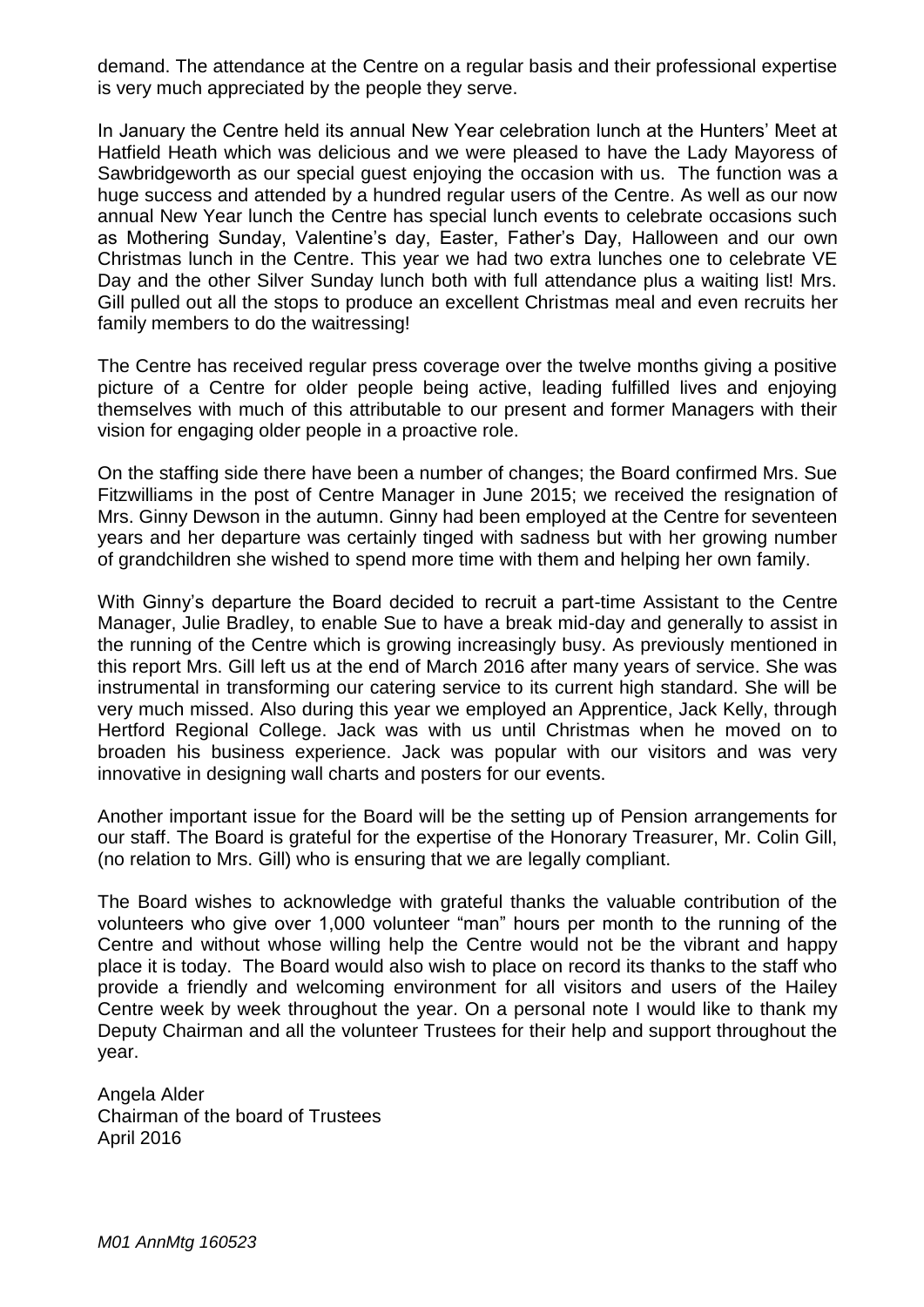## **Sawbridgeworth Young Peoples Recreation Centre Report**

**The purpose of the Centre is to help and educate the children and young people of Sawbridgeworth through their leisure time activities so to develop their physical, mental and spiritual capacities that they may grow to full maturity as individuals and as members of society and that their conditions of life may be improved.**

The Management Committee met only once during the period covered by this report and has dealt with matters relating to the efficient running of the Centre as and when they occurred.

The Management Committee consists of the following individuals

Cllr. D. Filler – Chairman (Appointed May 2012) Cllr. Mrs. A. Alder – Hon. Secretary and Vice Chair ) Town Council Cllr. T. Reeks ) Appointed May 2014 Cllr. Mrs. R. Buckmaster ) Appointed Sept 2013 Cllr. S. Adamopoulos ) Appointed May 2015 Ms. J Sargant – Hon. Treasurer Mr. R. Alder Mrs. G. Hawkins

Mrs. L. Dale – Centre Manager attends all Management Committee Meetings, manages the hall bookings, deals with all enquiries in relation to the centre and the open space and play area. She is paid a small honorarium.

The Management Committee is pleased to record the high level of hiring of the Centre which enables the Committee to finance additional facilities. Occasional hirers are generally for children's parties up to the age of 21 years. The large floor area and layout is well suited for indoor bouncy castles and sports activities.

The High Wych Pre-school Nursery are the main regular hirer of the Centre from Monday to Friday during school term time. The Centre Manager liaises closely with the leader of the Preschool to ensure that the centre meets their requirements at all times. The Pre-school is well established at Bullfields and the committee is delighted that the centre is the perfect location for the Pre-school with its large car parking facilities and a safe and well equipped play area that provides their outdoor play requirement to enhance the curriculum activities.

The centre is also hired to 7 other regular users on a weekly basis which includes a Youth Club that is run by County Council Youth Connections, Kung Fu, performing arts groups, dance schools and exercise classes.

The plan to alter the current changing rooms into a large workshop space has made some progress and later in 2016 the committee is aiming to be in a position to start sourcing quotations for the work to be carried out thereby enabling grant applications to be made. A starting point for this project was to secure the rear, side and front of the building to prohibit access directly behind the centre, this work has been carried out with palisade fencing at the rear and chain link barrier with a gate at the front of the building. This work was a very costly project and was funded by grant applications for 50% of the cost by East Herts District Council, £1000 from County Councillor Roger Beeching's Locality Budget, and the remainder paid by the Management Committee funds.

The Committee is pleased to continue to provide parking space for the Town Council's buses. The car park is suitable for use, however a new surface does need to be considered in the near future, this will be part of the project to alter the changing rooms as construction vehicles will require access and undoubtedly cause some further wear and tear, reinstating the car park to a higher specification will be the last stage of the project.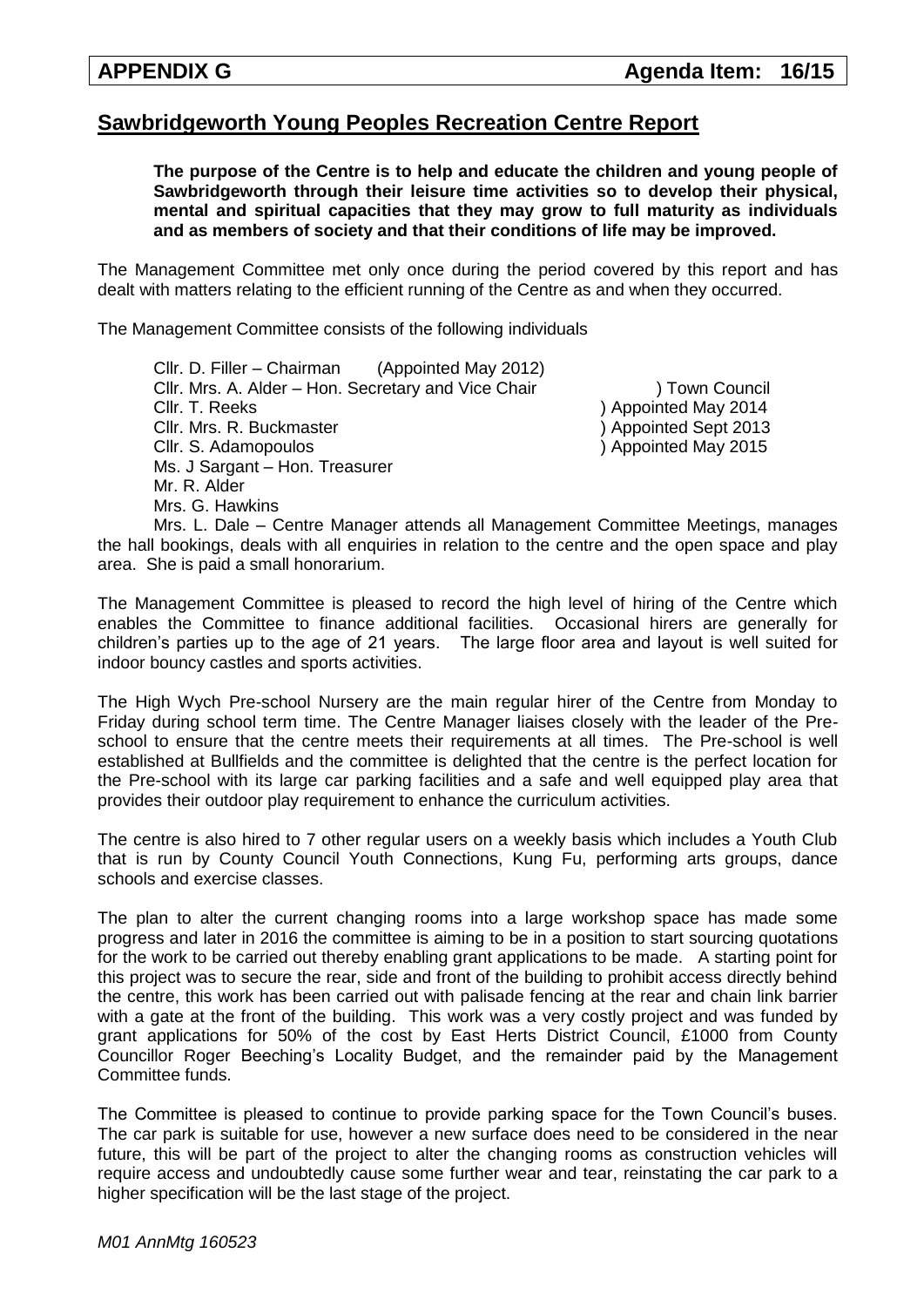Vandalism – The rear roof has once again suffered from continual vandalism from large rocks being thrown up and onto the fragile roof slates, repairs are made but the perpetual anti-social behaviour is extremely tiresome and frankly quite demoralising for the management committee who volunteer their time to keep this centre running.

Large litter bins were installed in two locations at a cost of around £400 each. They were of plastic construction and worked well for some time as they had a much larger capacity to cope with the amount of waste during the warmer summer months when the open space is well used. However, the bin sited at the Youth Shelter side of the field was set alight last summer and the bin melted entirely, it took several hours to remove the bin and the decision was made to lock the gate at this side of the field and remove the bin completely and not to replace it at the present time. The youth shelter was purchased and sited at this location to allow older youths to have a meeting place, however their sheer lack of respect for this facility left us with no option than to restrict its use.

As a Management Committee we need to convey the message to the small minority of youths who continually abuse, disrespect and vandalise elements of this fantastic facility that money spent on vandalism repairs means that other projects will not be fulfilled such as new and enhanced play equipment.

The play equipment has been well maintained throughout the year and regular inspection and litter picks are carried out by the Town Council on a weekly basis. There are no current plans to add any additional facilities in this year.

The Summer Play Scheme is delivered by Pathways-Plus and was a great success in 2015 and is oversubscribed with a waiting list. A grant from the Town Council enables the scheme to be offered at the daily rate of £5 per child per day. We have kept the daily charge at the same rate so that local children can benefit from a safe and secure well run play scheme and parents can have full confidence when sending their children to attend a professionally managed scheme.

The standard of cleaning in the hall, kitchen, toilets and other areas has been excellently maintained thanks to Mrs. Dale the Centre Manager.

In conclusion the Management Committee wishes to record its grateful thanks to the Town Council for the generous grant towards the cost of utilities and especially for the allocation of funding for the Play Scheme. To East Herts District Council and Hertfordshire County Council for other grant awards.

**Derek Filler Chairman April 2016**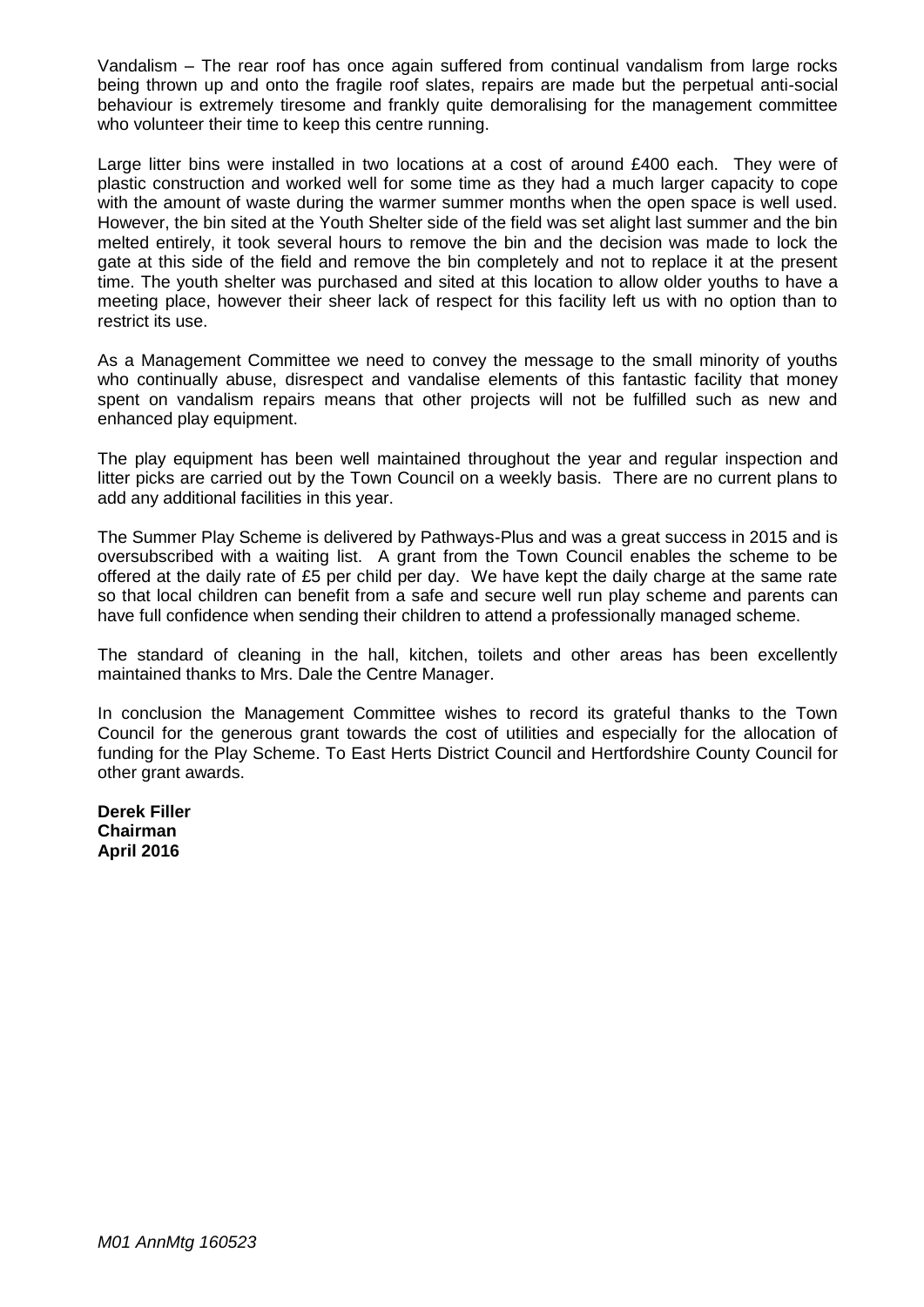# **Champions 2015/16**

| 1. Allotments                         | <b>CIIr E Buckmaster</b>                  |
|---------------------------------------|-------------------------------------------|
| 2. Cemetery                           | Cllr P Coysten                            |
| 3. Footpaths & Open Spaces            | Cllr D Royle                              |
| 4. Recreation Areas                   | <b>CIIr R Buckmaster</b>                  |
| 5. Floral Displays and Planters       | Cllr P Coysten                            |
| 6. Young People                       | <b>CIIr T Reeks</b>                       |
| 7. Town Action Plan                   | Chair of Working party                    |
| 8. Emergency Plan                     | Cllr J Burmicz                            |
| 9. Transport and Community Buses      | <b>CIIr H Riches</b>                      |
| 10. Economic Development              | Cllr A Alder                              |
| 11. Memorial Hall                     | (Shadow Cllr D Hall)<br>Cllr R Buckmaster |
| 12. Rivers Heritage Site & Orchard Gp | <b>CIIr E Buckmaster</b>                  |
| 13. Crime & Disorder                  | Cllr S Adamopoulos                        |
| 14. Remembrance Day                   | Cllr T Reeks (Shadow Cllr D Hall)         |
|                                       |                                           |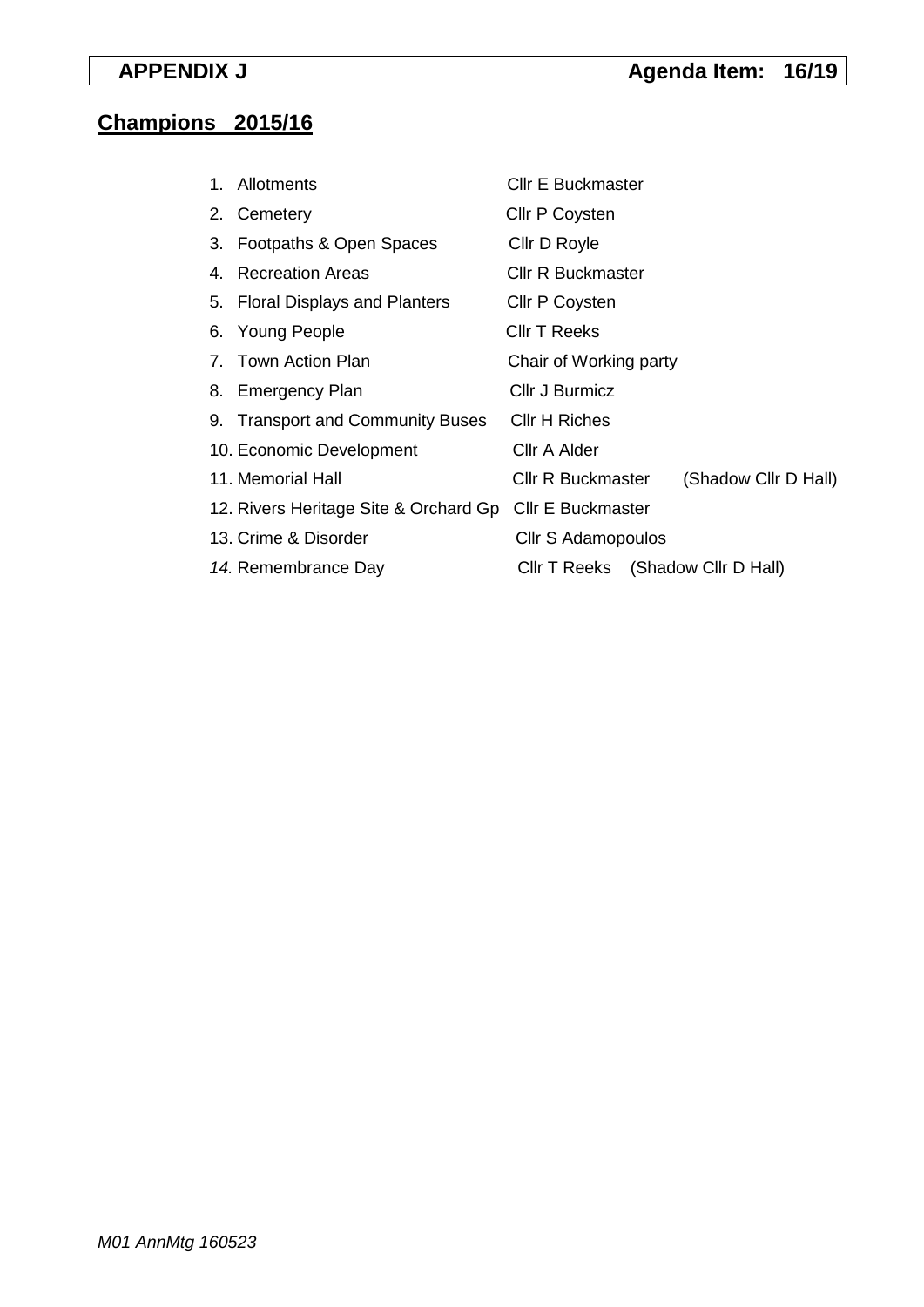# **Representatives**

| 1. C.P.R.E.                                | Cllr D Royle                         |
|--------------------------------------------|--------------------------------------|
| 2. F & B Educ. Foundation (Sawbo & Harlow) | Cllr S Adamopoulos                   |
| 3. Hailey Centre                           | Cllrs A Alder, P Coysten & J Burmicz |
| 4. Mann Memorial Cottages                  | <b>Cllr Pat Coysten</b>              |
| 5. Friends of Pishiobury Park              | Cllr M Shaw                          |
| 6. Sawbo Orphanage in Sri Lanka            | <b>CIIr E Buckmaster</b>             |
| 7. Sawbo Memorial Hall Trust               | <b>CIIr R Buckmaster</b>             |
| 8. Sawbo Sports Association                | Mr Barry Hodges                      |
| 9. Sawbo Town Twinning Association         | <b>CIIr E Buckmaster</b>             |
| 10. Sawbo Trust                            | Cllrs A Alder & R Buckmaster         |
| 11. Sawbo & District CVS                   | Cllrs E Buckmaster & P Coysten       |
| 12. Stop Harlow North Campaign             | Clirs A Alder & D Royle              |
| 13. Windhill 21 (formerly Ducking Centre)  | Cllr A Alder                         |
|                                            |                                      |